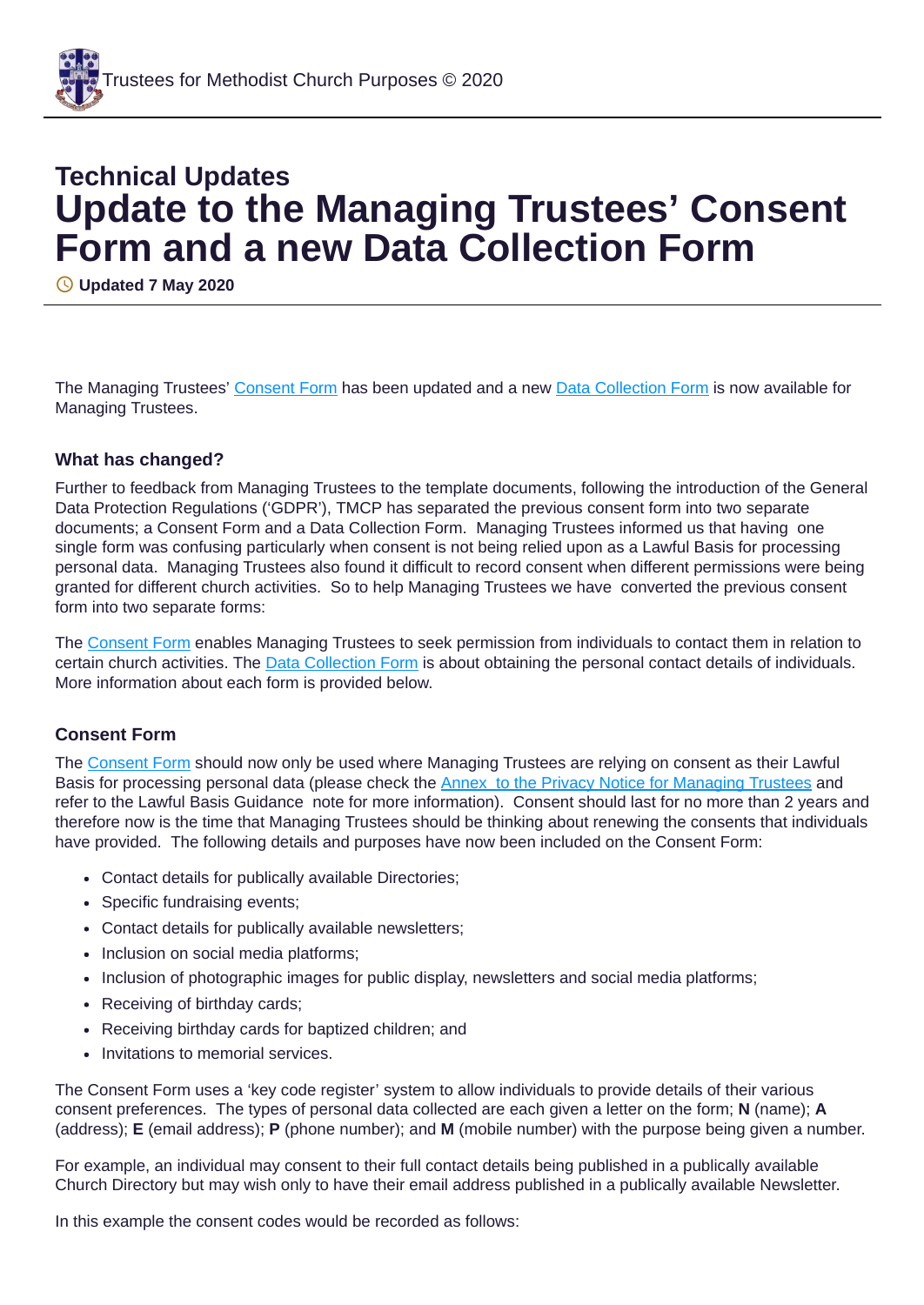

# **Consent Record**

The [Consent](https://www.tmcp.org.uk/about/data-protection/resources/standard-documents-and-forms/consent-record) Record has also been updated and now has an extra column so that the consents provided by individuals can be clearly recorded using the codes discussed above. There is also a worked example to demonstrate how it should be used.

## **Data Collection Form**

The Data [Collection](https://www.tmcp.org.uk/about/data-protection/resources/standard-documents-and-forms/data-collection-form) Form is a completely new form allowing individuals to provide their correct contact information and confirm how they prefer to be contacted.

The Data Collection Form should always be used where Managing Trustees are collecting the contact details for new members, adherents etc. of the Local Church, Circuit or District. It should also be used for individuals to provide their contact preferences for inclusion in Directories that are NOT made publically available. Please also refer to **[FAQ](https://www.tmcp.org.uk/about/data-protection/resources/faq#2-2) 2.3** for guidance on when consent is required for Directories.

The Data Collection Form should also be used where regular contact with an individual may be short term such as for a single hiring of the church hall. The form should be kept for a period of six months in case any claim is made against the church in respect of the use of the hall. It should NOT be used for any other purpose unless you have the consent of the individual involved to contact them for different purposes.

#### **What action do Managing Trustees need to take?**

1. As consent should last no longer than two years, now is an ideal opportunity for Managing Trustees to look at renewing the consents they obtained following GDPR coming into force on the 25th May 2018.

2. Before asking individuals to renew their consent, check the Annex to the Privacy Notice for [Managing](https://www.tmcp.org.uk/about/data-protection/managing-trustees-privacy-notice#annex) Trustees and refer to the Lawful Bases [Guidance](https://www.tmcp.org.uk/about/data-protection/resources/guidenotes/lawful-bases-guidance) to ensure that consent is required. If it is, then circulate the updated [Consent](https://www.tmcp.org.uk/about/data-protection/resources/standard-documents-and-forms/consent-form) Form to those members, adherents etc. of the Local Church / Circuit or District whose consent you require.

3. Principle 4 of GDPR requires Managing Trustees to ensure that the information they are holding about individuals is relevant, accurate and up to date. Use the **Data [Collection](https://www.tmcp.org.uk/about/data-protection/resources/standard-documents-and-forms/data-collection-form) Form** to reaffirm that the contact details Managing Trustees are holding about individuals are correct.

4. Finally, update your Consent Record/put in place the updated Consent Record and use the key codes referred to above.

#### *If Managing Trustees have any queries then please contact TMCP*

*([dataprotection@tmcp.methodist.org.uk\)](mailto:dataprotection@tmcp.methodist.org.uk) for further assistance regarding general data protection matters and the Conference Office for queries specifically relating to safeguarding or complaints and discipline matters ([dataprotection@methodistchurch.org.uk](mailto:dataprotection@methodistchurch.org.uk)).*